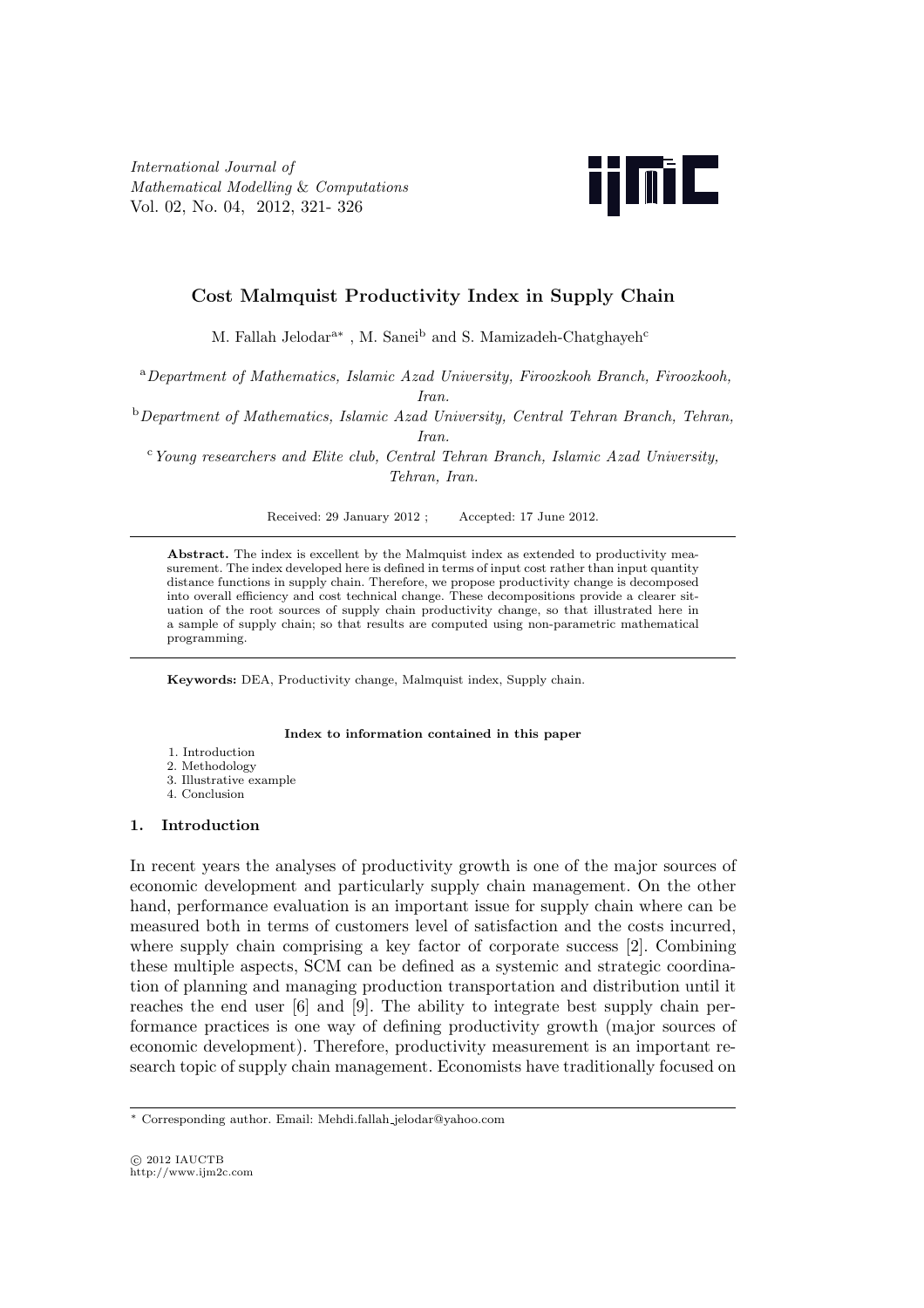technological change for operations managed by a supply chain. This perspective is consistent with the competitive, independent company [10]. However, studies on productivity measurement of supply chain performance are still quite limited, particularly cost Malmquist productivity Index. A very useful method for productivity measurement in Data Envelopment Analysis (DEA) is the Malmquist productivity index [1, 3–5, 7] and [8] proposed a global Malmquist productivity index. In this paper, our research effort has focused on the investigation of the causes of productivity change and on its decomposition. DEA non-parametric mathematical programming is used to compute productivity and so this method is based on the cost Malmquist productivity index of period. The reminder of our work is organized as follows. Section 2 our method is proposed. In section 3, numerical examples are presented to demonstrate the method. In the last section conclusions is given.

## **2. Methodology**

Suppose there are *n* supply chains to be evaluated in light of *P* inputs and *Q* outputs. For period t, let us define an input vector  $x_j^t = (x_{1j}^t, ..., x_{Pj}^t)$  and an output vector  $y_j^t = (y_{1j}^t, ..., y_{Qj}^t)$  and an intermediate product vector  $i_j^t = (i_{1j}^t, ..., i_{Kj}^t)$ . Denote by  $x_{pj}^t$ ,  $i_{kj}^t$  and  $y_{qj}^t$  as well as ,  $x_{pj}^{t+1}$ ,  $i_{kj}^{t+1}$  and  $y_{qj}^{t+1}$  the inputs, intermediate product and outputs of supply chain  $(SC_j)$  at time periods  $t$  and  $t+1$ , respectively, where  $p = 1, 2, ..., P; k = 1, 2, ..., K; q = 1, 2, ..., Q; j = 1, 2, ..., n$ . [7], Fig.1.

When input price of supplier,  $c_j^t = (c_{1j}^t, ..., c_{Pj}^t)$  and input (intermediate product) price of manufacture  $w_j^t = (w_{1j}^t, ..., w_{Kj}^t)$  are available, we propose the following models to find optimal value of  $Cost<sup>t</sup>(y<sup>t</sup>, c<sup>t</sup>)$  i.e. cost of producing of period.

$$
Cost^{t}(y^{t}, c^{t}) = \min(c_{pd}^{t} + w_{kd}^{t}i_{kd}^{t})
$$
  
s.t  

$$
\sum_{j=1}^{n} \lambda_{j} \times c_{pj}^{t}x_{pj}^{t} \leq c_{pd}^{t} \times x_{pd}^{t}, p = 1, 2, ..., P
$$
  

$$
\sum_{j=1}^{n} \lambda_{j} \times i^{kj} \geq i_{kd}^{t}, k = 1, 2, ..., K
$$
  

$$
\sum_{j=1}^{n} \eta_{j} \times w_{kj}^{t}i_{kj}^{t} \leq w_{kd}^{t} \times i_{kd}^{t}, k = 1, 2, ..., K
$$
  

$$
\sum_{j=1}^{n} \eta_{j} \times y_{qj}^{t} \geq y_{qd}^{t}, q = 1, 2, ..., Q
$$
  

$$
\lambda_{j} \geq 0, \eta_{j} \geq 0, i_{kd}^{t} \geq 0, x_{pd}^{t} \geq 0, j = 1, 2, ..., n, k = 1, 2, ..., K, p = 1, 2, ..., P.
$$
  
(1)

Using  $t+1$  instead of  $t$  for the above model, we get the other cost efficiency score for  $SC_j$  in time period  $t+1$  where it is defined as  $Cost^{t+1}(y^{t+1}, c^{t+1})$ . The first of the mixed period measures, which is defined as  $Cost<sup>t</sup>(y<sup>t+1</sup>, c<sup>t</sup>)$  (defines the minimum cost of producing a given output vector  $y^{t+1}$  given the input prices  $c^t$  and the technology of period  $t$ ) is calculated as optimal value to the following linear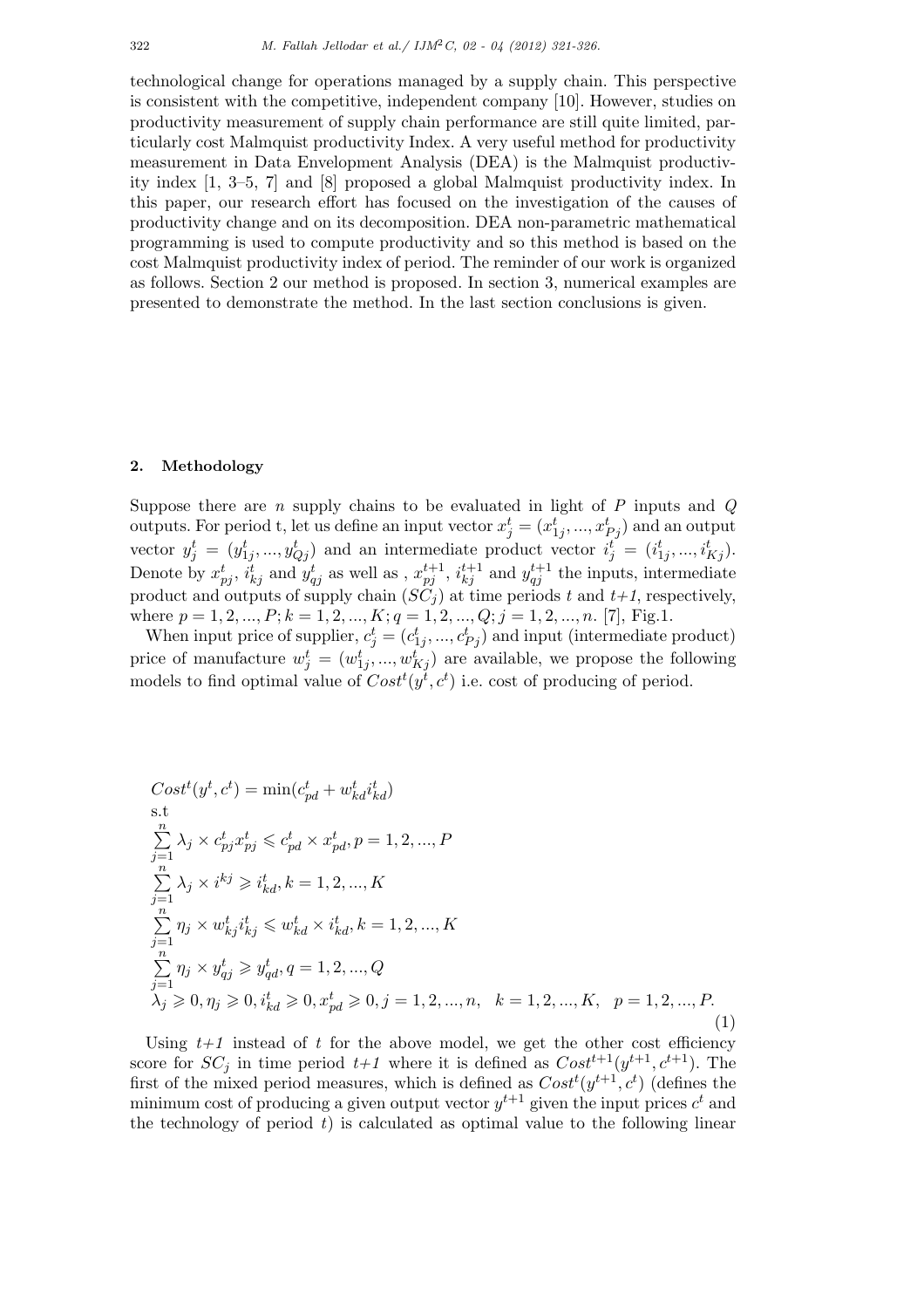programming problem:

$$
Cost^{t}(y^{t+1}, c^{t}) = \min(c_{pd}^{t}x_{pd}^{t+1} + w_{kd}^{t}i_{kd}^{t+1})
$$
  
s.t  
s.t  

$$
\sum_{j=1}^{n} \lambda_{j} \times c_{pj}^{t}x_{pj}^{t} \leq c_{pd}^{t} \times x_{pd}^{t+1}, \quad p = 1, 2, ..., P
$$

$$
\sum_{j=1}^{n} \lambda_{j} \times i_{kj}^{t} \geq i_{kd}^{t+1}, k = 1, 2, ..., K
$$

$$
\sum_{j=1}^{n} \eta_{j} \times w_{kj}^{t}i_{kj}^{t} \leq w_{kd}^{t+1} \times i_{kd}^{t+1}, k = 1, 2, ..., K
$$

$$
\sum_{j=1}^{n} \eta_{j} \times y_{qj}^{t} \geq y_{qd}^{t+1}, q = 1, 2, ..., Q
$$

$$
\lambda_{j} \geq 0, \eta_{j} \geq 0, i_{kd}^{t+1} \geq 0, x_{pd}^{t+1} \geq 0, j = 1, 2, ..., n, \quad k = 1, 2, ..., K, \quad p = 1, 2, ..., P.
$$

$$
(2)
$$

Using  $t+1$  instead and vice versa, this is defined as  $Cost^{t+1}(y^t, c^{t+1})$ .

$$
Cost^{t+1}(y^{t}, c^{t+1}) = \min(c_{pd}^{t+1}x_{pd}^{t} + w_{kd}^{t+1}i_{kd}^{t})
$$
  
s.t  

$$
\sum_{j=1}^{n} \lambda_{j} \times c_{pj}^{t+1}x_{pj}^{t+1} \leq c_{pd}^{t+1} \times x_{pd}^{t}, \quad p = 1, 2, ..., P
$$
  

$$
\sum_{j=1}^{n} \lambda_{j} \times i_{kj}^{t+1} \geq i_{kd}^{t}, k = 1, 2, ..., K
$$
  

$$
\sum_{j=1}^{n} \eta_{j} \times w_{kj}^{t+1}i_{kj}^{t+1} \leq w_{kd}^{t+1} \times i_{kd}^{t}, k = 1, 2, ..., K
$$
  

$$
\sum_{j=1}^{n} \eta_{j} \times y_{qj}^{t+1} \geq y_{qd}^{t}, q = 1, 2, ..., Q
$$
  

$$
\lambda_{j} \geq 0, \eta_{j} \geq 0, i_{kd}^{t} \geq 0, x_{pd}^{t} \geq 0, j = 1, 2, ..., n, \quad k = 1, 2, ..., K, \quad p = 1, 2, ..., P.
$$
  
(3)

We propose cost Malmquist productivity index of period *t*, *t+1*

$$
SC.CM = \left[ \frac{(c^t x^{t+1} + w^t i^{t+1}) / Cost^t (y^{t+1}, c^t)}{(c^t x^t + w^t i^t) / Cost^t (y^t, c^t)} \times \frac{(c^{t+1} x^{t+1} + w^{t+1} i^{t+1}) / Cost^{t+1} (y^{t+1}, c^{t+1})}{(c^{t+1} x^t + w^{t+1} i^t) / Cost^{t+1} (y^t, c^{t+1})} \right]^{1/2}
$$
\n
$$
(4)
$$

Where  $c^t x^t = \sum_{i=1}^{P}$ *p*=1  $c_p^t x_p^t$ , p denotes the pth input of supplier and  $w^t i^t = \sum_{i=1}^K$ *k*=1  $w_k^t i_k^t$ , k denotes the kth input of manufacturer. And also the cost ratios in (4) represent inflation factors. These factors were defined in terms of input quantities in the cost Malmquist productivity index. On the other hands the cost ratio  $(c^t x^t +$  $w^{t}i^{t}$ )/ $Cost^{t}(y^{t}, c^{t})$  measures the extent to which the aggregate production cost in period *t* can be reduced while still securing the output vector *y <sup>t</sup>* under the input price vector  $c^t$  [7]. The value lesser than 1 for index of *SC.CM* is demonstrator of improvement in utilization, the value bigger than 1 equal to deuce of utilization and the value equal to 1 is demonstrator of stable utilization. To be continued, we show that index of *SC.CM* can analyze to elements which made useful views toward main source of utilization in our authority. In this paper a decomposition of productivity change is introduced: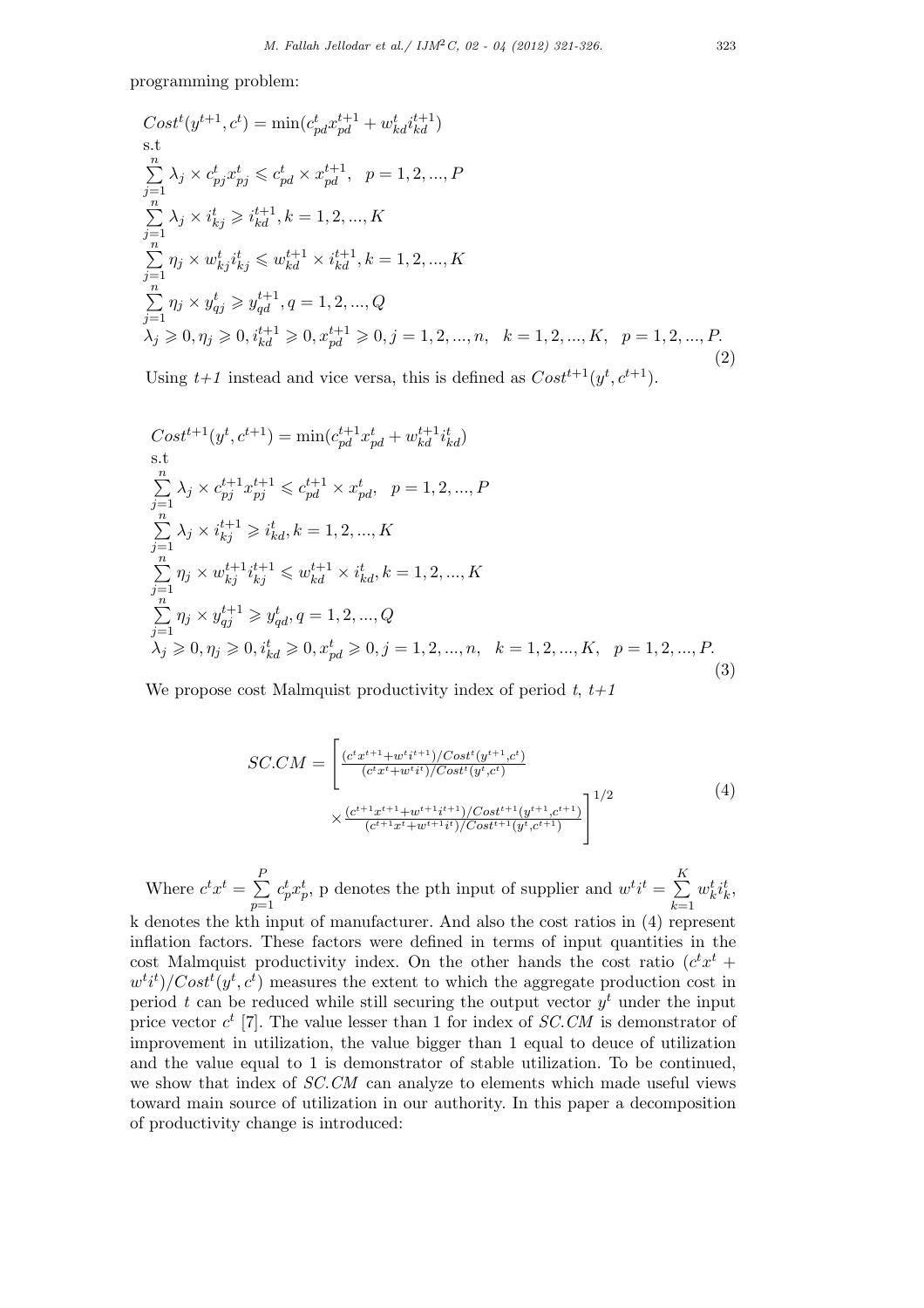

Figure 1. Two-stage process of supply chain, [6]

$$
SC.CM = \underbrace{\frac{(c^{t+1}x^{t+1} + w^{t+1}i^{t+1})/Cost^{t+1}(y^{t+1}, c^{t+1})}{(c^tx^t + w^ti^t)/Cost^t(y^t, c^t)} \times}
$$
\n
$$
SC.CEC
$$
\n
$$
\left[ \frac{(c^tx^{t+1} + w^ti^{t+1})/Cost^t(y^{t+1}, c^t)}{(c^{t+1}x^{t+1} + w^{t+1}i^{t+1})/Cost^{t+1}(y^{t+1}, c^{t+1})} \times \frac{(c^tx^t + w^ti^t)/Cost^t(y^t, c^t)}{(c^{t+1}x^t + w^{t+1}i^t)/Cost^{t+1}(y^t, c^{t+1})} \right]^{1/2}
$$
\n
$$
SC.CTC
$$

(5)

Namely, the cost Malmquist productivity index can be decomposed into SC.CEC and SC.CTC, as follows: SC.CEC: Supply chain Cost efficiency change SC.CTC: Supply chain Cost technical change

Therefore, if *SC.CEC > 1* indicates degrease of cost efficiency in the supply chaind from period t to  $t+1$ , while *SC.CECd* = 1 and *SC.CECd* < 1 respectively the status quo and deterioration in the cost efficiency.

## **3. Illustrative example**

In this section, numerical example is given to illustrate the proposed method. Table 1 use two inputs to produce a intermediate product and Here, we consider to performance of the seven supply chain so that these chains include of the two members such as supplier and manufacturer. The suppliers of supply chains pieces consume to the factors input and it achieve to the output with selling of its products to profit manufacturer in this phase. In the following, manufacturer suffers to spend of expense for buy to products and primary materials of supplier and it produce the output as validity in producing chain.

Utilization index of Malmquist coat is shown in Table 2 so that second and third columns are demonstrator of efficiency of supply chain in t and  $t+1$  times and fourth column is efficiency of supply chain cost in  $t+1$  time but in regard to cost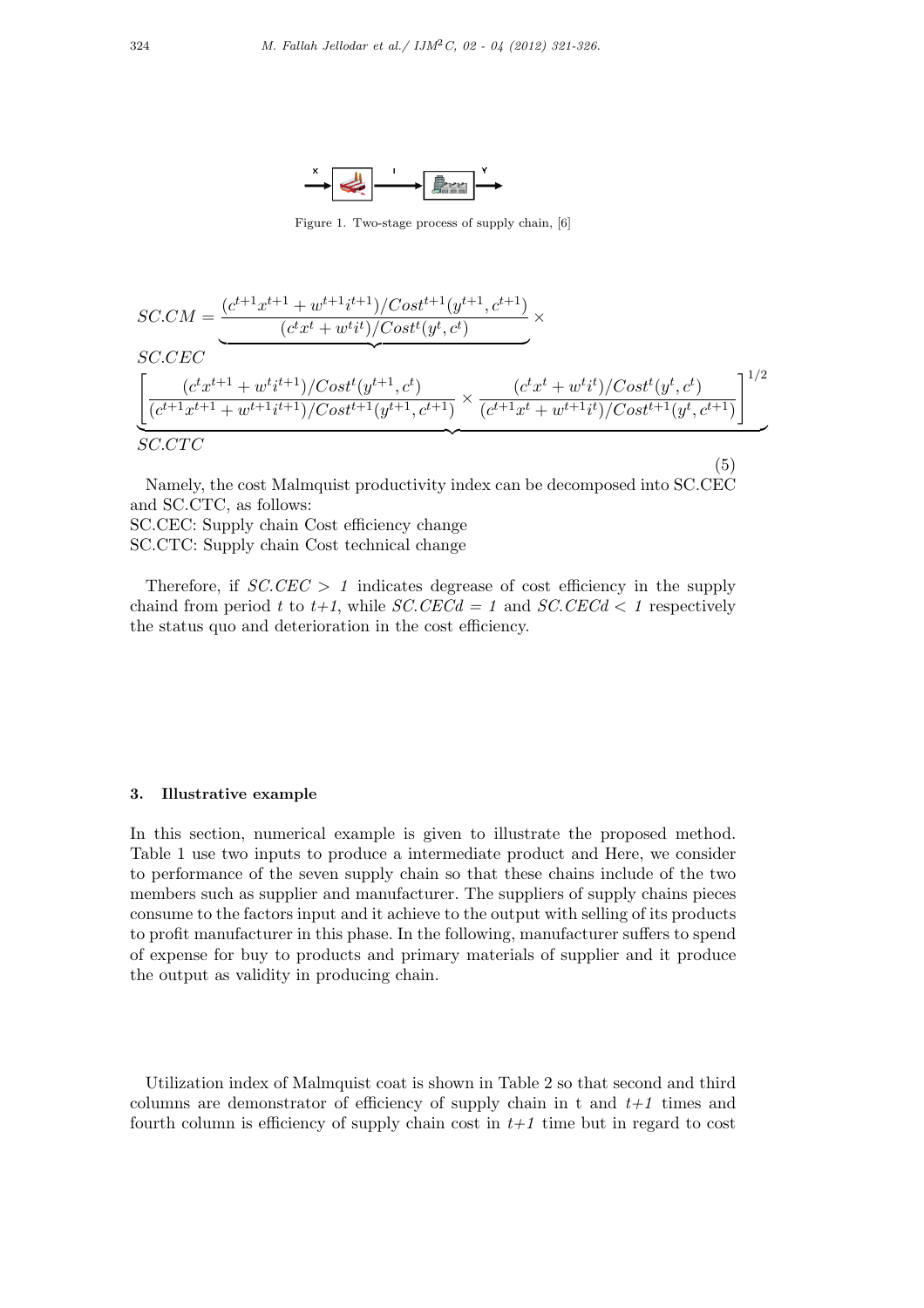Table 1. Table 1. List of 7 supply chain

|                           |                                                      |                             | Period                          | (1)                        |                                            |                                |                                       |
|---------------------------|------------------------------------------------------|-----------------------------|---------------------------------|----------------------------|--------------------------------------------|--------------------------------|---------------------------------------|
| $X_1$                     | $C_1$                                                | $X_2$                       | $C_2$                           | $I_1$                      | $W_1$                                      | $Y_1$                          | $\scriptstyle Y_2$                    |
| 25<br>14<br>5<br>35<br>41 | $\overline{2}$<br>2.5<br>1.15<br>3<br>$\overline{2}$ | 100<br>65<br>89<br>21<br>56 | 2.5<br>1.5<br>2<br>3<br>$1.5\,$ | 11<br>25<br>81<br>54<br>46 | $2.5\,$<br>3<br>1.5<br>3<br>$\overline{2}$ | 250<br>114<br>350<br>425<br>60 | 160<br>450<br>250<br>550<br>220<br>95 |
| 19                        | 2.5                                                  | 75                          | 4<br>Period                     | 80                         | 2.5                                        | 95                             | 200                                   |
|                           |                                                      |                             |                                 |                            |                                            |                                |                                       |
| $X_1$                     | $C_1$                                                | $X_2$                       | $C_2$                           | $I_1$                      | $W_1$                                      | $Y_1$                          | $\scriptstyle Y_2$                    |
|                           | 21                                                   | 1.5                         | 94                              | 5                          | 20<br>(2)                                  | 1.5                            | 115                                   |

time of *t* and also, fifth column is cost of supply chain in *t* time and in regard to cost of next year, in other words, fourth and fifth columns calculate after replacing time courses of  $t$  and  $t+1$ . The change of efficiency of cost in sixth column and its survey is cited in seventh column also. Finally, decrease and increase of efficiency of Malmquist in final column is shown in regard to *SC.CM* value.

Table 2. Table 2. Cost Malmquist productivity index of supply chain

| NO. | Cost <sup>t</sup><br>$(y^t, c^t)$ | $Cost^{t+1}$<br>$(y^{t+1}, c^{t+1})$ | $Cost^t$<br>$(y^{t+1}, c^t)$ | $Cost^{t+1}$<br>$(y^t, c^{t+1})$ | CEC    | State | CМ     | Results |
|-----|-----------------------------------|--------------------------------------|------------------------------|----------------------------------|--------|-------|--------|---------|
| SC1 | 54.454                            | 110                                  | 84.81                        | 78.281                           | 0.8843 | C.E.I | 1.0488 | P.R.    |
| SC2 | 130                               | 140                                  | 120                          | 160                              | 1.3917 | C.E.D | 1.1932 | P.R     |
| SC3 | 110                               | 120                                  | 94.861                       | 120                              | 1.1817 | C.E.D | 1.0819 | P.R.    |
| SC4 | 160                               | 240                                  | 170                          | 230                              | 0.3990 | C.E.I | 0.8315 | P.G     |
| SC5 | 78.292                            | 90.899                               | 79.141                       | 86.51                            | 1.8845 | C.E.D | 1.1098 | P.R     |
| SC6 | 40.688                            | 84.43                                | 82.207                       | 44.616                           | 0.9289 | C.E.I | 0.6321 | P.G     |
| SC7 | 63.917                            | 86.874                               | 79.716                       | 70.348                           | 0.8217 | C.E.I | 0.8172 | P.G     |

C.E.I= Cost efficiency increase; C.E.D= Cost efficiency decrease; P.R= Productivity regress; P.G= Productivity growth

#### **4. Conclusion**

In this paper Malmquist productivity index (MPI) for supply chain (SC) has been evaluated. A method for assessing Malmquist productivity index using cost efficiency also has been developed, so that this paper develops supply chain productivity index applicable when producers are cost minimize and input prices are known.

#### **References**

- [1] Caves, D. W., Christensen, L. R., Diewert, W. E. The economic theory of index numbers and the measurement of input, output and productivity. Econometrical, **50**, (1982) 1393-1414.
- [2] F.T.S Chen, et al. A conceptual model of performance measurement for supply chains. Management decision, **41**, (2003) 635-642.